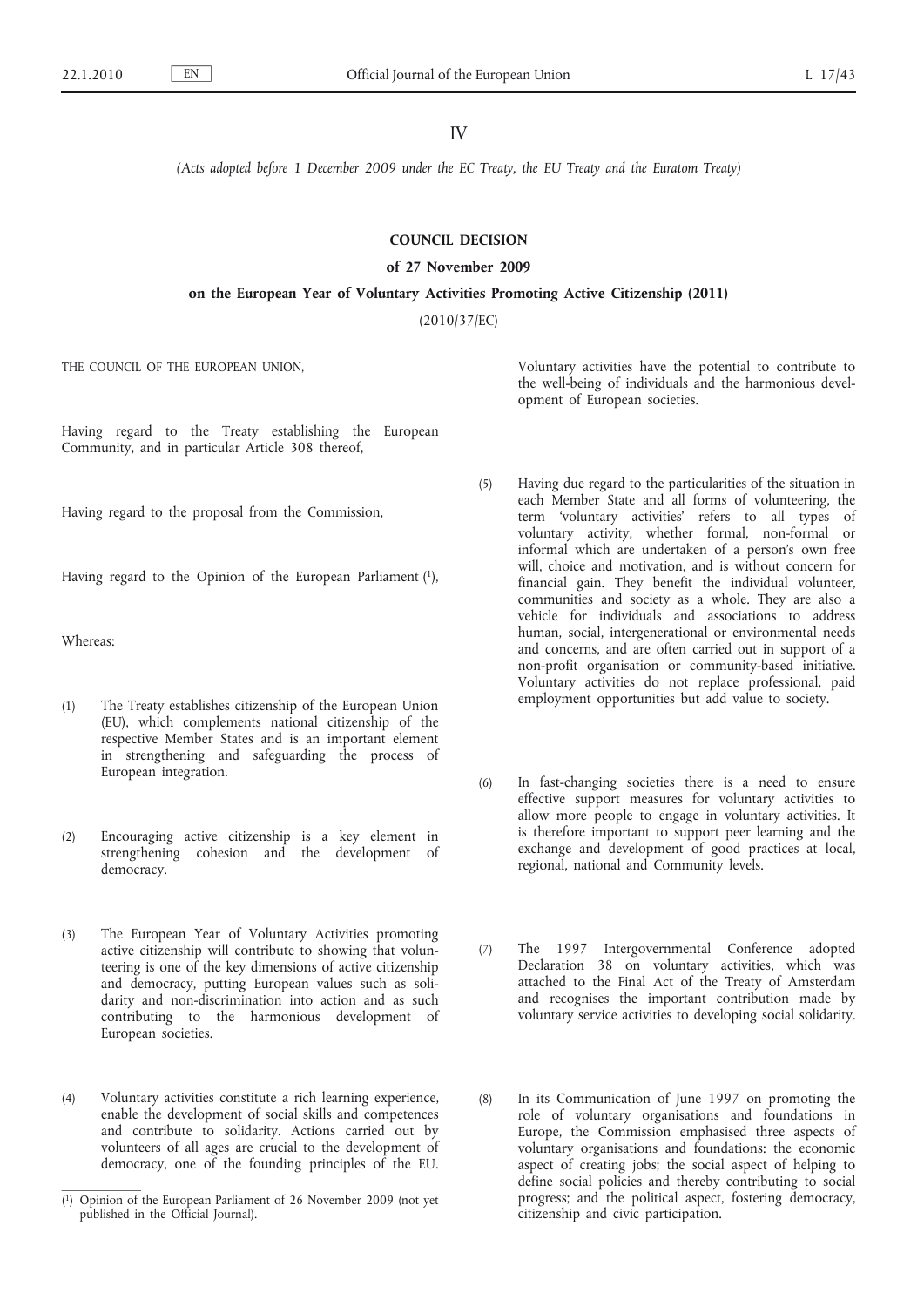- (9) In the Resolutions of the Council and the Representatives of the Governments of the Member States meeting within the Council of 27 June 2002 and of 16 November 2007 and in the Recommendation of 20 November 2008, the Council and the Member States recognised voluntary activities as a key aspect in the field of youth and agreed on common objectives for voluntary activities of young people as well as on the mobility of young people across the EU.
- (10) In its Opinion of 13 December 2006 'Voluntary activity: its role in European society and its impact'  $(1)$ , the European Economic and Social Committee asked the Commission to announce a Year of Volunteers, and to publish a White Paper on voluntary activity and active citizenship in Europe at the earliest opportunity.
- (11) In March 2008, the European Parliament adopted a report on the 'Role of voluntary activities in contributing to economic and social cohesion' which encouraged Member States and regional and local authorities to recognise the value of voluntary activities in promoting social and economic cohesion.
- (12) In July 2008 the European Parliament adopted a written Declaration calling for a European Year of Volunteering in 2011.
- (13) Voluntary activities are targeted by several community programmes and networks that focus, inter alia, on mobility in voluntary activities for people of all ages, such as the Lifelong Learning Programme (2), the programme 'Europe for Citizens' (3) and the European Voluntary Service of the Youth in Action Programme (4).
- (14) There exists a large variety of voluntary activities throughout Europe which should be preserved and developed further.
- (15) The potential of voluntary activities is still not fully realised. A European Year of Voluntary activities promoting active citizenship will provide the opportunity to demonstrate in a European context that voluntary activities increase civic participation and can help foster a sense of belonging and commitment of citizens to their society at all levels — local, regional, national and European.
- (16) The Year of Voluntary activities promoting active citizenship could also contribute to addressing gender inequalities in the voluntary sector, for example regarding the sectors and activities in which men and women participate or concerning representation in voluntary leadership positions.
- (17) The year 2011 will be the tenth anniversary of the 2001 International Year of Volunteers of the United Nations.
- (18) This Decision establishes a financial envelope, which is to constitute the prime reference for the budgetary authority within the meaning of point 37 of the Interinstitutional Agreement of 17 May 2006 between the European Parliament, the Council and the Commission on budgetary discipline and sound financial management  $(5)$ .
- (19) The objectives of the proposed European Year cannot be fully achieved at Member State level due to the need for transnational exchange of information and the Community-wide dissemination of good practice, and can therefore, by reason of the scale of the proposed action, be better achieved at Community level. In accordance with the principle of proportionality, as set out in Article 5 of the Treaty, this Decision does not go beyond what is necessary to achieve those objectives,

HAS ADOPTED THIS DECISION:

# *Article 1*

# **Subject**

The year 2011 shall be designated as the European Year of Voluntary activities promoting active citizenship (hereinafter referred to as 'the European Year').

### *Article 2*

# **Objectives**

The overall purpose of the European Year shall be to encourage and support — notably through the exchange of experience and good practices — the efforts of the Community, the Member States, local and regional authorities to create the conditions for civil society conducive to volunteering in the European Union (EU) and to increase the visibility of voluntary activities in the EU.

<sup>(</sup> 1) OJ C 325, 30.12.2006, p. 46.

<sup>(</sup> 2) Decision No 1720/2006/EC of the European Parliament and of the Council of 15 November 2006 establishing an action programme in the field of lifelong learning (OJ L 327, 24.11.2006, p. 45).

<sup>(</sup> 3) Decision No 1904/2006/EC of the European Parliament and of the Council of 12 December 2006 establishing for the period 2007 to 2013 the programme Europe for Citizens to promote active European citizenship (OJ L 378, 27.12.2006, p. 32).

<sup>(</sup> 4) Decision No 1719/2006/EC of the European Parliament and of the Council of 15 November 2006 establishing the Youth in Action Programme for the period 2007 to 2013 (OJ L 327, 24.11.2006, p. 30). (5) OJ C 139, 14.6.2006, p. 1.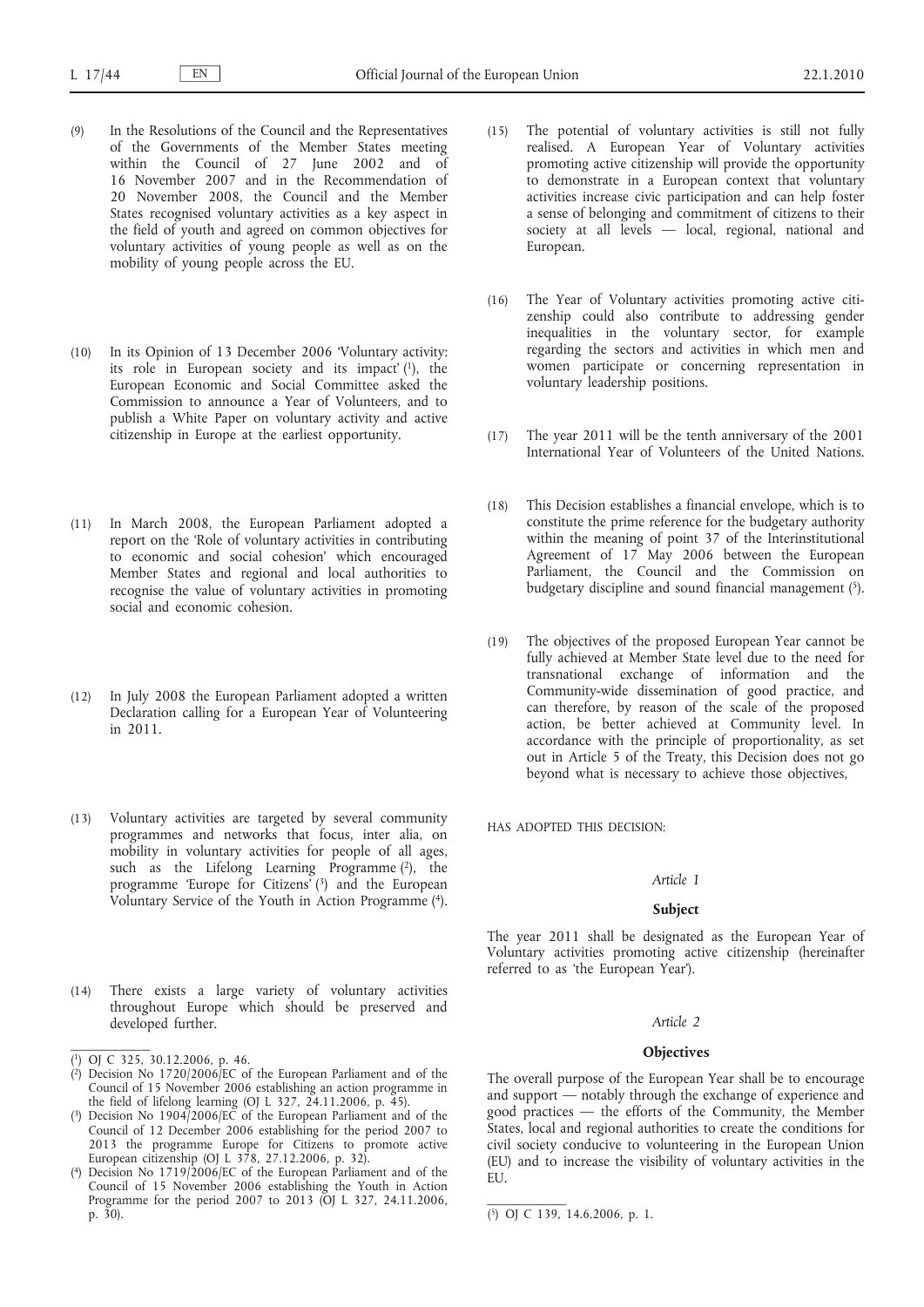The objectives of the European Year shall be to:

- 1. *work towards an enabling environment for volunteering in the EU* in order to anchor volunteering as part of promoting civic participation and people-to-people activities in an EU context and address existing obstacles to voluntary activities, where appropriate and necessary;
- 2. *empower organisers of voluntary activities to improve the quality of voluntary activities* in order to facilitate voluntary activities and help organisers to implement new types of voluntary activities and to encourage networking, mobility, cooperation and synergies within civil society and between civil society and other sectors in an EU context;
- 3. *recognise voluntary activities* in order to encourage appropriate incentives for individuals, companies and volunteer-development organisations and gain recognition for volunteering at EU level and in the Member States by policymakers, civil society organisations, public institutions, the formal and non-formal education sector and employers for skills and competences developed through volunteering;
- 4. *raise awareness of the value and importance of volunteering* in order to raise general awareness of the importance of volunteering as an expression of civic participation which contributes to issues which are of common concern of all Member States, such as a harmonious societal development and social cohesion.

# *Article 3*

### **Initiatives involved**

1. The measures to be taken to achieve the objectives set out in Article 2 may include the following initiatives organised at Community, national, regional or local level linked to the objectives of the European Year:

- (a) exchange of experience and good practices;
- (b) undertaking of studies and research as well as dissemination of their results;
- (c) conferences and events to promote debate and raise awareness of the importance and value of voluntary activities stimulating the engagement of citizens and to celebrate the efforts of volunteers and their organisations;
- (d) concrete initiatives in the Member States aimed at promoting the objectives of the European Year; at least 25 % of the total budget of the year will be used for this purpose;
- (e) information and promotion campaigns to disseminate key messages.

Details of the measures referred to in the first subparagraph are set out in the Annex.

2. Community funding for projects may be given through existing Community programmes.

# *Article 4*

### **Cooperation with the Member States**

By 28 February 2010 each Member State shall designate a body responsible for organising its participation in the European Year (hereinafter referred to as 'the national coordinating body') and shall inform the Commission of that designation.

In carrying out its actions, in particular when drawing up the national programme, the national coordinating body shall closely consult and cooperate with a wide range of relevant stakeholders, including civil society organisations and where appropriate the national agencies or contact points of relevant Community programmes.

The national programme and priorities of the European Year shall be set out in accordance with the objectives listed in Article 2 and the details of measures set out in the Annex.

# *Article 5*

### **Coordination at Community level and implementation**

The Commission shall convene meetings of the national coordinating bodies to coordinate implementation of the European Year and to exchange information on implementation at national level.

The Commission shall also convene meetings of representatives of European organisations or bodies active in the field of volunteering and stakeholders to assist the Commission in implementing the European Year at Community level.

The Commission shall implement the European Year at Community level.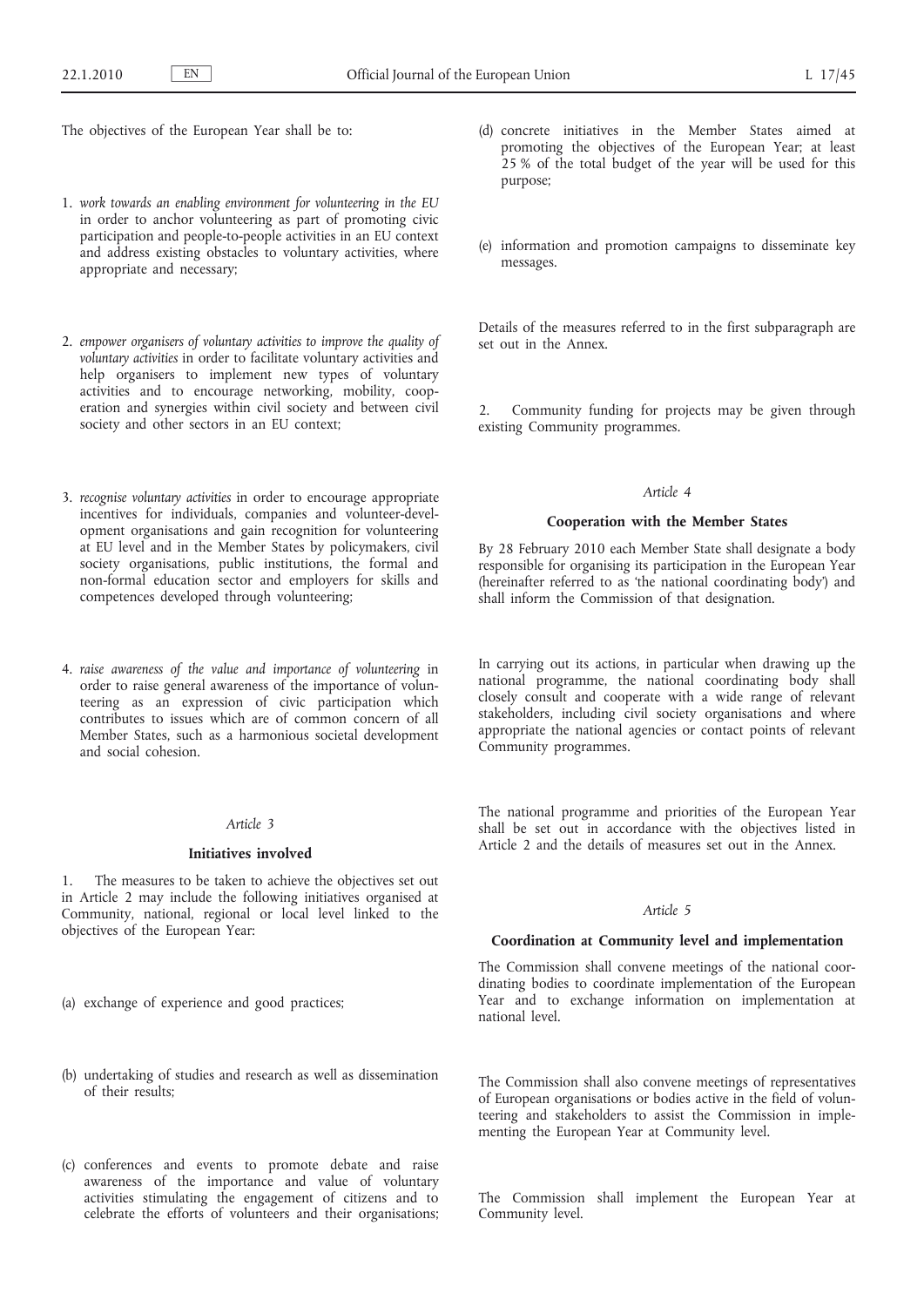The Member States, the European Parliament, the European Economic and Social Committee and the Committee of the Regions shall be associated in the activities.

## *Article 6*

# **Financial provisions**

1. Measures which are Community-wide in nature, referred to in Part A of the Annex, shall give rise to a procurement contract or the award of grants financed from the general budget of the European Communities.

2. Measures which are Community-wide in nature, referred to in Part B of the Annex, may be co-financed from the general budget of the European Communities.

The Commission shall give a grant to each national coordinating body in accordance with the procedure set out in Part C of the Annex.

### *Article 7*

# **Budget**

The financial envelope for the implementation of this Decision for the period from 1 January 2011 to 31 December 2011 shall be EUR 8 000 000.

Annual appropriations shall be authorised by the budgetary authority within the limits of the financial framework.

# *Article 8*

# **International cooperation**

For the purpose of the European Year, the Commission may cooperate with relevant international organisations, in particular with the United Nations and the Council of Europe, while ensuring the visibility of the EU's participation.

#### *Article 9*

# **Consistency and complementarity**

The Commission together with the Member States shall ensure that the measures provided for in this Decision are consistent with other Community, national and regional schemes and initiatives that help attain the objectives of the European Year.

### *Article 10*

# **Protection of Community financial interests**

1. The Commission shall ensure that, when actions financed under this Decision are implemented, the financial interests of the Community are protected by the application of preventive measures against fraud, corruption and any other illegal activities, by effective checks and by the recovery of the amounts unduly paid and, if irregularities are detected, by effective, proportional and dissuasive penalties, in accordance with Council Regulation (EC, Euratom) No 2988/95 of 18 December 1995 on the protection of the European Communities financial interests (1), Council Regulation (Euratom, EC) No 2185/96 of 11 November 1996 concerning the on-thespot checks and inspections carried out by the Commission in order to protect the European Communities' financial interests against fraud and other irregularities (2), and with Regulation (EC) No 1073/1999 of the European Parliament and of the Council of 25 May 1999 concerning investigations conducted by the European Anti-Fraud Office (OLAF) (3).

2. With regard to the Community actions financed under this Decision, the notion of irregularity referred to in Article 1(2) of Regulation (EC, Euratom) No 2988/95 shall mean any infringement of a provision of Community law or any infringement of a contractual obligation resulting from an act or omission by an economic operator which has, or would have, the effect of prejudicing the general budget of the Communities, or budgets managed by them, by an unjustified item of expenditure.

The Commission shall reduce, suspend or recover the amount of financial assistance granted for an action if it finds irregularities, particularly non-compliance with the provisions of this Decision or of the individual decision or contract granting the financial support in question, or in the event that, without Commission approval having being sought, the action has undergone significant change that conflicts with its nature or with its implementing conditions.

If the time-limits have not been observed or if only part of the allocated financial assistance is justified by the progress made with implementing an action, the Commission shall request the beneficiary to submit observations within a specified period. If the beneficiary does not give a satisfactory answer, the Commission may cancel the remaining financial assistance and demand repayment of amounts already paid.

<sup>(</sup> 1) OJ L 312, 23.12.1995, p. 1.

<sup>(</sup> 2) OJ L 292, 15.11.1996, p. 2.

<sup>(</sup> 3) OJ L 136, 31.5.1999, p. 1.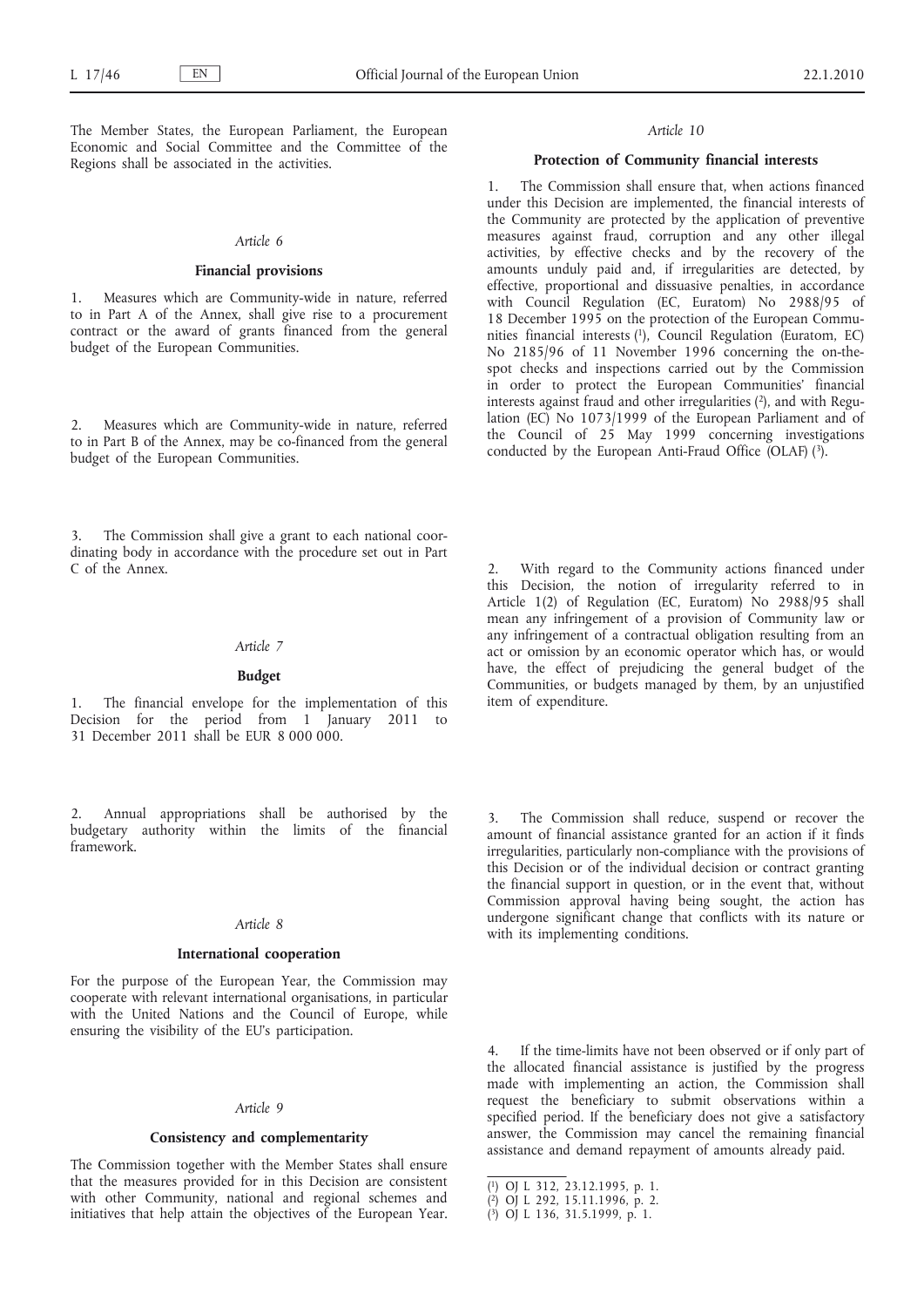5. Any amount unduly paid shall be repaid to the Commission. Interest shall be added to any amount not repaid in due time under the conditions laid down in Council Regulation (EC, Euratom) No 1605/2002 of 25 June 2002 on the Financial Regulation applicable to the general budget of the European Communities  $(1)$ .

#### *Article 11*

# **Monitoring and evaluation**

By 31 December 2012, the Commission shall submit a report to the European Parliament, the Council, the European Economic and Social Committee and the Committee of the Regions on the implementation, results and overall assessment of the initiatives provided for in this Decision.

# *Article 12*

# **Entry into force**

This Decision shall enter into force on the day following its publication in the *Official Journal of the European Union*.

This Decision is addressed to the Member States.

Done at Brussels, 27 November 2009.

*For the Council The President* L. ADELSOHN LILJEROTH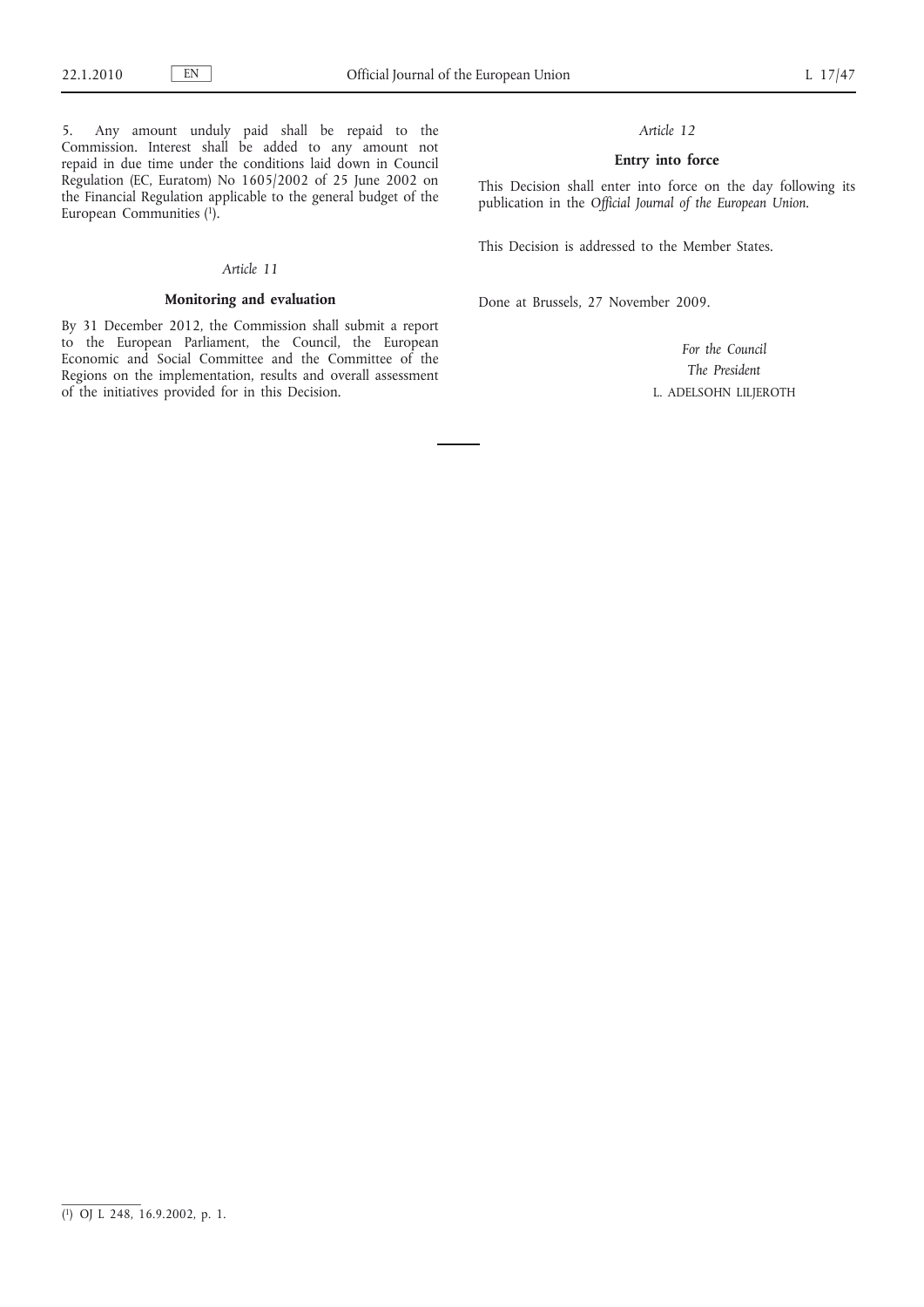# *ANNEX*

# **Details of the measures referred to in Article 3**

As a guiding principle, implementation of the European Year will build on the ownership, large-scale mobilisation and active involvement of civil society and other stakeholders. In addition, implementation will be carried out through the following measures:

# A. DIRECT COMMUNITY INITIATIVES

Financing will generally take the form of direct purchase of goods and services under existing framework contracts. It may also take the form of grants.

#### 1. **Information and promotion campaigns including:**

- high visibility events and forums for exchanging experience and good practices,
- contests with or without prizes,
- cooperation with the private sector, broadcasters and other media as partners for disseminating information on voluntary activities and the European Year,
- the production of material and tools for media available throughout the EU to stimulate public interest,
- measures to publicise the results and raise the profile of Community programmes, schemes and initiatives contributing to the objectives of the European Year,
- the establishment of an information website on the Europa site, including a portal for promoters of projects on volunteering, to guide them through the various Community programmes and initiatives.

# 2. **Other initiatives:**

— surveys and studies at Community level to assess and report on the preparation, effectiveness, impact and longterm monitoring of the European Year.

### B. CO-FINANCING COMMUNITY INITIATIVES

High-visibility events on a European scale that aim to raise awareness of the objectives of the European Year, possibly organised in cooperation with the Presidencies in office during 2011, may receive a Community grant of up to 80 % of the total eligible cost.

### C. CO-FINANCING NATIONAL INITIATIVES

Each national coordinating body shall submit a single application for Community funding. That grant application shall describe the national coordinating body's work programme or the action to be funded and promote the European Year. The grant application shall be accompanied by a detailed budget setting out the total costs of the initiatives/work programme proposed and the amount and sources of co-funding. The Community grant can cover up to 80 % of the total eligible cost.

The Commission shall determine the indicative amounts available for grants to each national coordinating body and the deadline for submission of the applications. The criteria should take into account the population, the cost of living and a fixed amount per Member State to guarantee a minimum level of activities.

The final amounts awarded shall be determined on the basis of the individual grant applications submitted by the national coordinating body. The maximum Community co-financing is set at 80 % of the total eligible cost.